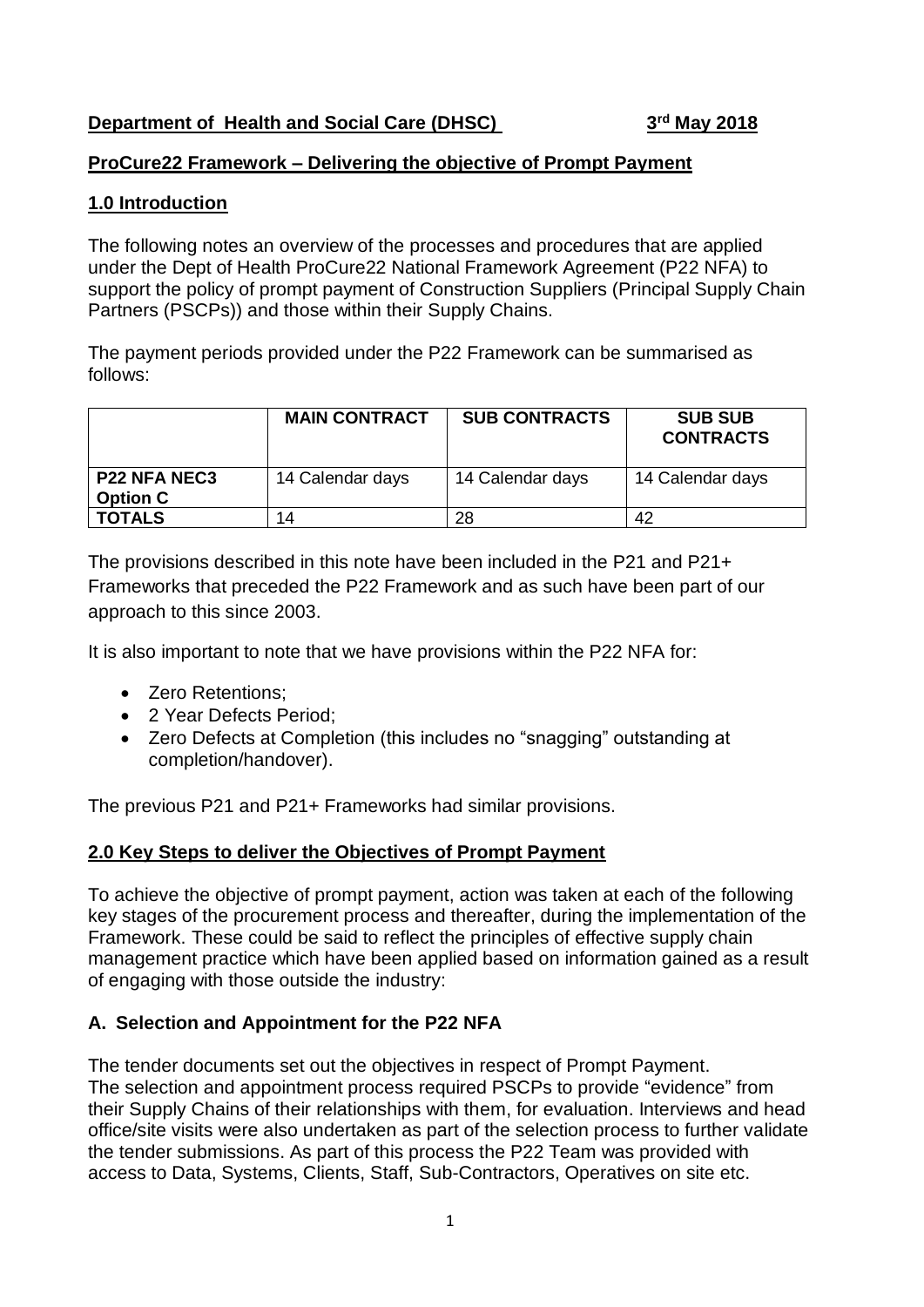## **B. P22 NFA provisions**

.

The P22 NFA includes provisions for:

- 1. Application of Open Book Principles throughout supply chains to cover process/procedures/costs – all contracts within a supply chain are required to include provisions that provide for this. There are also provisions that require the provisions of the framework Agreement to be reflected in all sub contracts;
- 2. No changes to the P22 NEC2 Contract Template (as referred to in para 6.0 of this note) without the prior approval of P21 Team at DH;
- 3. Audits that will be undertaken to ensure that P21 processes and procedures are being complied with. This Audit process is included in the Performance Management Plan and this includes payment performance;
- 4. A Performance Management Plan, whereby issues identified are notified to a PSCP, and an action plan agreed to address them. The action plan is monitored, and sanctions are applied where a PSCP fails to address the issues in as set out in the plan.

These provisions ensure we can access any information we need, including payment performance. If we become aware of any issues as a result of obtaining information or feedback, the Performance Management Plan enables us to address them with a PSCP.

#### **C. P21 NEC Option Contract Templates that form the basis of contracts between an NHS Client and PSCP for specific schemes;**

The current P21 NFA and proposed P21+ NFA utilise the NEC Option C: Target Contact with Activity Schedule and the Contract Templates that P21 has developed include for:

- 1. Payment periods in accordance with current government policy;
- 2. Interest on late payment at the Statutory minimum rate of interest for the late payment of commercial debts i.e. 8% over base rate;
- 3. A Z Clause has been incorporated that allows for payment of invoices received but not due to be paid until during the next assessment period. Standard contracts do not permit this to occur. This clause enables payment of subcontractors and suppliers as soon as they have issued invoice, as opposed to on the invoice due date.
- 4. Processes and procedures have been identified in the Commercial Section of the Works Information that require PSCPs to maintain and provide access to all records and at each assessment to provide a list of creditors with payments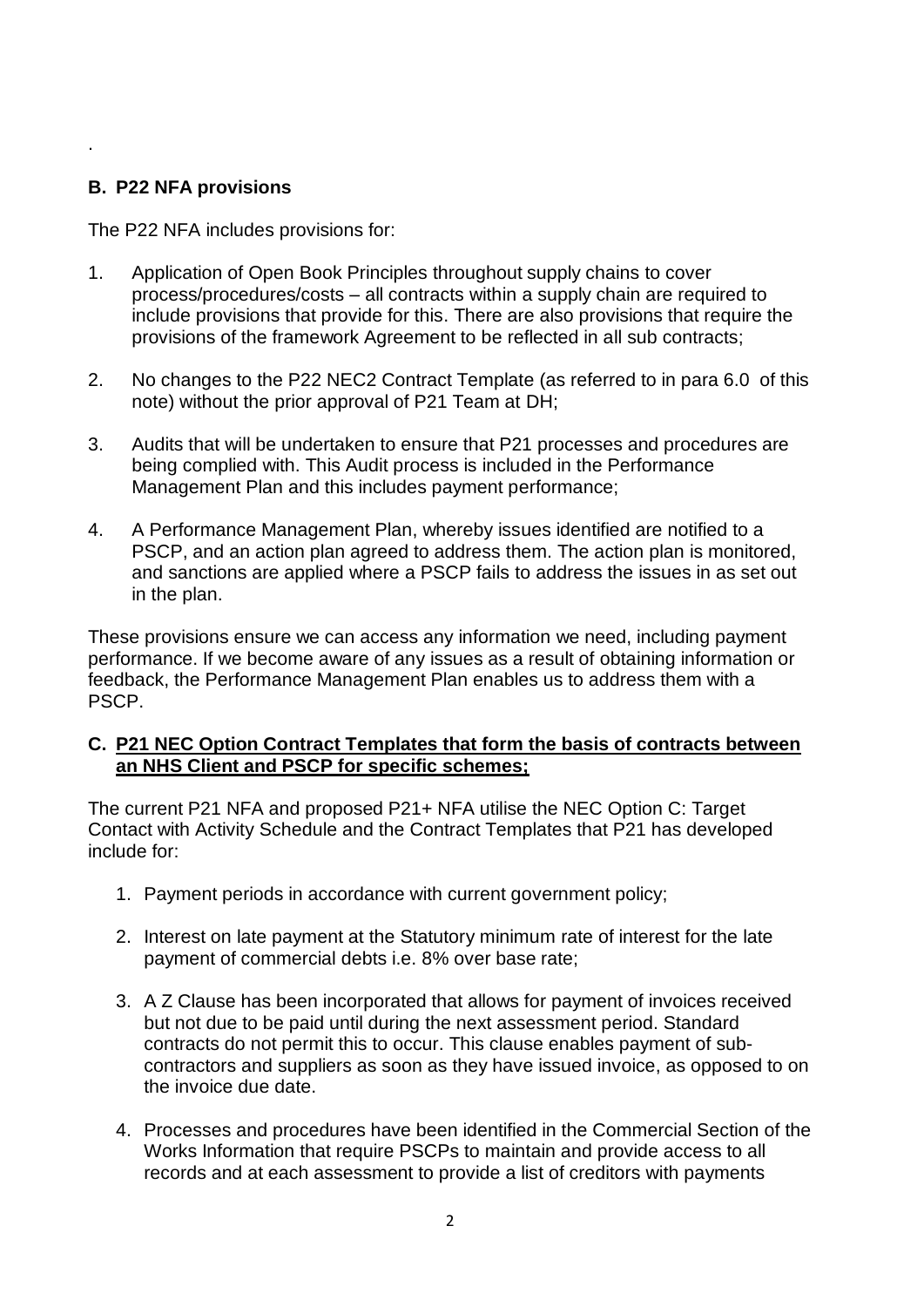outstanding at the time of the application. In addition to being used for the assessment for payment of the contractor, this information can be used to review the contractors payment performance;

5. No retention is required.

### **D. P22 NFA Performance Management and Audit Processes.**

The P22 NFA includes provisions for a Performance Management Plan (PMP) to monitor and manage performance over the period of the Framework. The following diagram illustrates the process and Payment Performance is reviewed as part of this process:



In addition if DHSC receives feedback from any source in a supply chain, we will investigate it to:

- 1. Establish the true facts "there are always two (or more) sides to any story";
- 2. Identify the actions that need to be taken and by whom;
- 3. Notify those affected of our recommendations;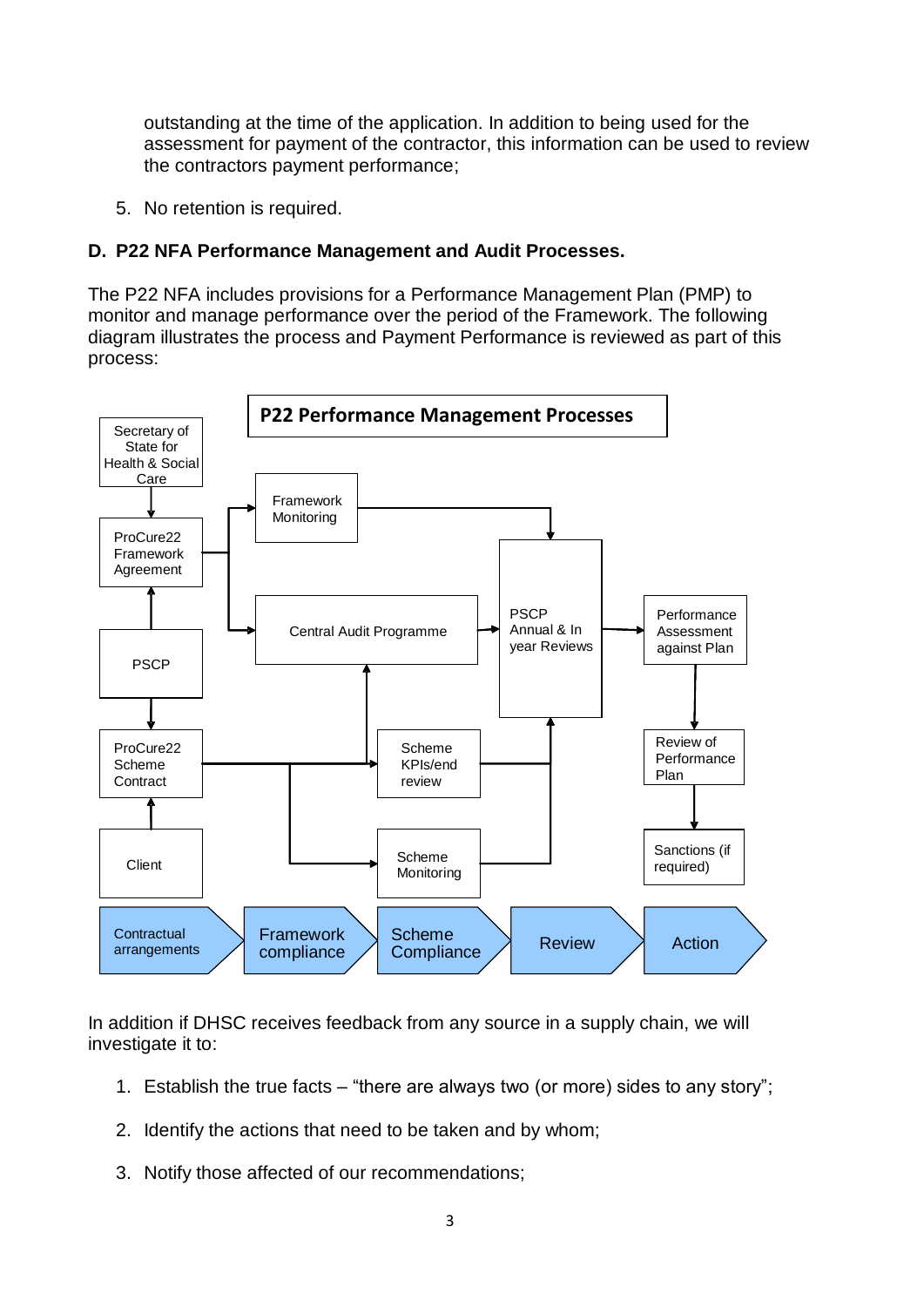4. Monitor and follow up the issue to ensure the matter has been resolved.

This process applies to payment issues as well as any other framework or projectrelated issue. If necessary due to sensitivities, we will anonymise the source of the information we are provided, however to investigate any issue, we need sufficient information to know where to look, what to look for, who to ask etc.

#### **3.0 Outcomes**

Some anonymised examples of performance information received at both framework and project level is as follows:

a. Framework Level Supplier Payment Performance Example:

# **Monthly View**

| Year | Period           | <b>Ontime or Late</b> |         |
|------|------------------|-----------------------|---------|
|      |                  |                       |         |
| 2017 | January 2017     | Late                  | 1.76%   |
|      |                  | on-time               | 98.24%  |
|      | February 2017    | Late                  | 2.04%   |
|      |                  | on-time               | 97.96%  |
|      | March 2017       | Late                  | 1.33%   |
|      |                  | on-time               | 98.67%  |
|      | April 2017       | Late                  | 0.28%   |
|      |                  | on-time               | 99.72%  |
|      | May 2017         | Late                  | 0.45%   |
|      |                  | on-time               | 99.55%  |
|      | <b>June 2017</b> | Late                  | 1.64%   |
|      |                  | on-time               | 98.36%  |
|      | <b>July 2017</b> | on-time               | 100.00% |
|      | August 2017      | Late                  | 0.98%   |
|      |                  | on-time               | 99.02%  |
|      | September 2017   | Late                  | 1.16%   |
|      |                  | on-time               | 98.84%  |
|      | October 2017     | Late                  | 0.31%   |
|      |                  | on-time               | 99.69%  |
|      | November 2017    | Late                  | 1.28%   |
|      |                  | on-time               | 98.72%  |
|      | December 2017    | Late                  | 1.43%   |
|      |                  | on-time               | 98.57%  |